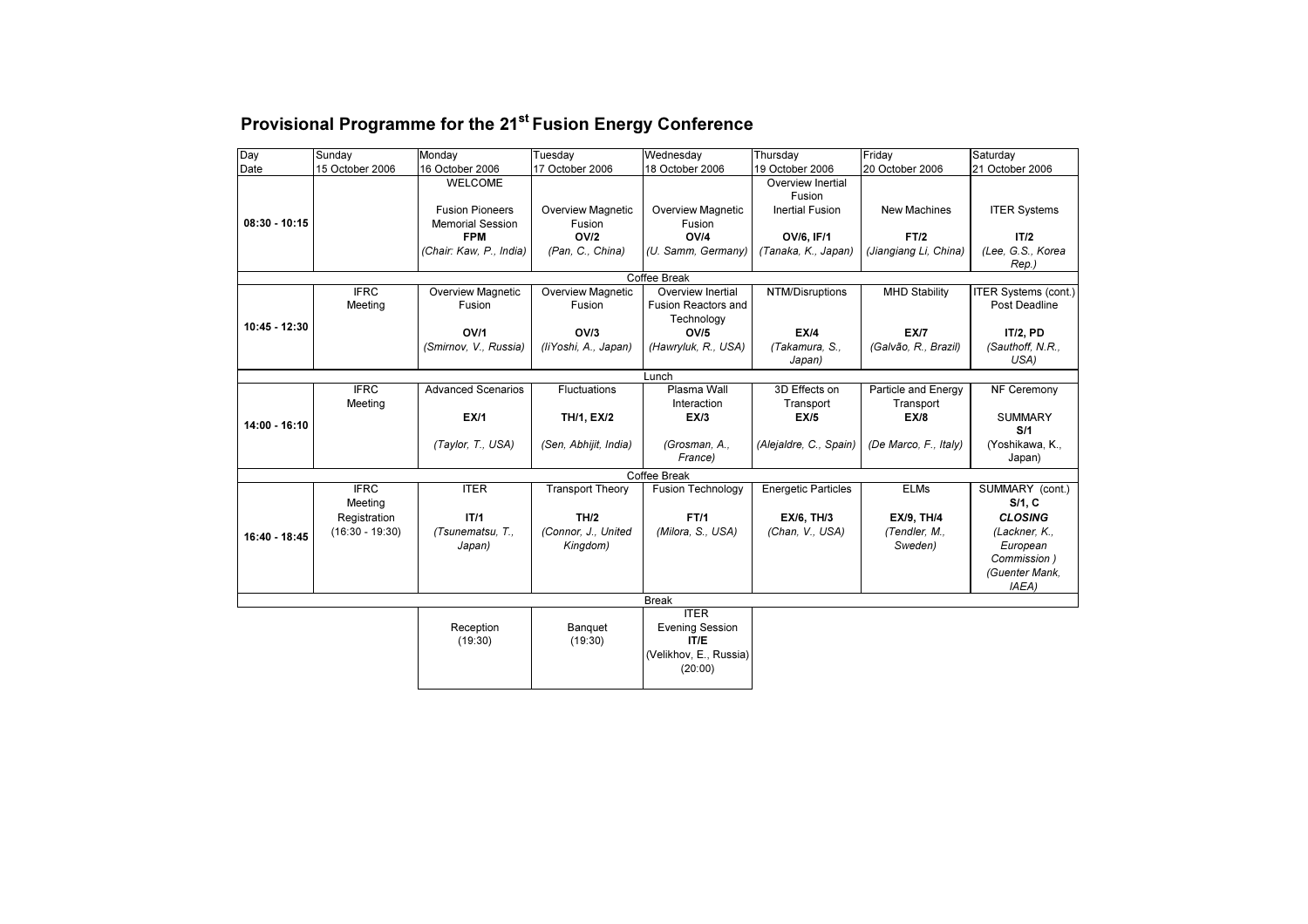| Day             | Sunday          | Monday             | Tuesday                   | Wednesday                        | Thursday                                  | Friday                                    | Saturday               |
|-----------------|-----------------|--------------------|---------------------------|----------------------------------|-------------------------------------------|-------------------------------------------|------------------------|
| Date            | 15 October 2006 | 16 October 2006    | 17 October 2006           | 18 October 2006                  | 19 October 2006                           | 20 October 2006                           | 21 October 2006        |
|                 |                 |                    | OV/P                      | P <sub>2</sub>                   | P <sub>4</sub><br>Plasma Wall             | P6, PD                                    | P8<br><b>ELMs</b>      |
|                 |                 |                    |                           | <b>Transport Theory</b>          | Interaction                               | <b>Energetic Particles</b>                |                        |
| $08:30 - 10:15$ |                 |                    | Overview (all)*           | <b>SE</b>                        | <b>Fluctuations and</b><br>Experiments on | <b>Current Drive and</b><br>Waves         | <b>MHD Experiments</b> |
|                 |                 |                    |                           | ITER <sub>2</sub>                | Transport                                 | <b>Edge Theory</b>                        |                        |
|                 |                 |                    |                           |                                  |                                           | Post Deadline                             |                        |
|                 |                 |                    |                           | Coffee Break                     |                                           |                                           |                        |
|                 |                 |                    | <b>OV/P</b>               | P <sub>2</sub>                   | P <sub>4</sub>                            | P6, PD                                    | P <sub>8</sub>         |
|                 | <b>IFRC</b>     |                    |                           | <b>Transport Theory</b>          | Plasma Wall<br>Interaction                | <b>Energetic Particles</b>                | <b>ELMs</b>            |
| 10:45 - 12:30   |                 |                    | Overview (all)*           | <b>SE</b>                        | <b>Fluctuations and</b><br>Experiments on | <b>Current Drive and</b><br>Waves         | <b>MHD Experiments</b> |
|                 |                 |                    |                           | ITER <sub>2</sub>                | Transport                                 | <b>Edge Theory</b>                        |                        |
|                 |                 |                    |                           |                                  |                                           | Post Deadline                             |                        |
|                 |                 |                    | Lunch                     |                                  |                                           |                                           |                        |
|                 |                 | <b>OV/P</b>        | P <sub>1</sub>            | P <sub>3</sub>                   | P <sub>5</sub>                            | P7                                        |                        |
|                 | <b>IFRC</b>     |                    |                           | <b>MHD Theory</b>                |                                           | Fusion Technology 1 Fusion Technology 2   |                        |
| 14:00 - 16:10   |                 | Overview (all)*    | <b>Advanced Scenarios</b> | Particle and Energy<br>Transport | <b>Inertial Fusion</b>                    | 3D Effects on<br>Transport                |                        |
|                 |                 |                    |                           |                                  |                                           | Alternative<br><b>Confinement Systems</b> |                        |
|                 |                 |                    | ITER <sub>1</sub>         |                                  |                                           | Innovative Concepts                       |                        |
|                 |                 |                    | Coffee Break              |                                  |                                           |                                           |                        |
|                 |                 | <b>OV/P</b>        | P <sub>1</sub>            | P <sub>3</sub>                   | P <sub>5</sub>                            | P7                                        |                        |
|                 | <b>IFRC</b>     |                    |                           | <b>MHD Theory</b>                |                                           | Fusion Technology 1 Fusion Technology 2   |                        |
| 16:40 - 18:45   | Registration    | Overview (all)*    | <b>Advanced Scenarios</b> | Particle and Energy<br>Transport | <b>Inertial Fusion</b>                    | 3D Effects on<br>Transport                |                        |
|                 |                 |                    |                           |                                  |                                           | Alternative<br><b>Confinement Systems</b> |                        |
|                 |                 |                    | <b>ITER1</b>              |                                  |                                           | Innovative Concepts                       |                        |
|                 |                 |                    |                           | <b>Break</b>                     |                                           |                                           |                        |
|                 |                 | 19:30<br>Reception | 19:30<br>Banquet          | 20:00<br><b>ITER Evening</b>     |                                           |                                           |                        |
|                 |                 |                    |                           |                                  |                                           |                                           |                        |

\*Overview posters must be displayed during the whole week up to Friday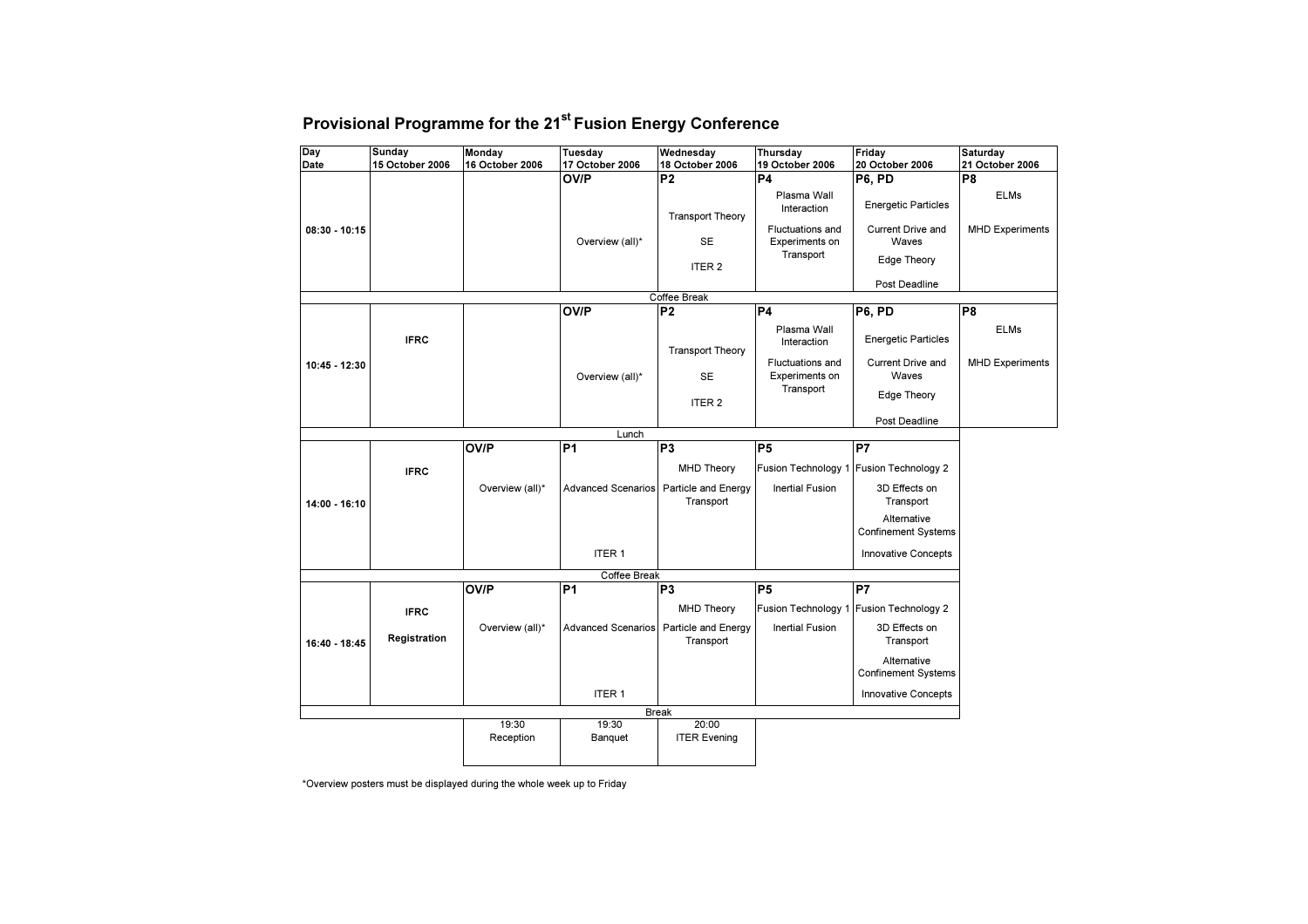#### 16-Oct-06

|                                           | Welcome  | Burkart, W.            | <b>IAEA</b>                               |                                                                                                               |
|-------------------------------------------|----------|------------------------|-------------------------------------------|---------------------------------------------------------------------------------------------------------------|
|                                           |          |                        |                                           |                                                                                                               |
| Welcome<br>&                              |          | Host                   | China, People's                           |                                                                                                               |
| <b>Fusion Pioneers</b>                    |          | Government             | Rep.                                      |                                                                                                               |
| <b>Memorial</b>                           |          | Representatives        |                                           |                                                                                                               |
| $08:30 - 10:15$                           |          |                        |                                           |                                                                                                               |
|                                           | FPM/2    |                        | Velikhov, E. (45') Russian Federation     |                                                                                                               |
|                                           |          |                        |                                           |                                                                                                               |
|                                           | FPM/1    | Ikeda, K. (15')        | <b>ITER</b>                               | Status of ITER                                                                                                |
|                                           |          |                        | Coffee Break                              |                                                                                                               |
|                                           |          |                        |                                           |                                                                                                               |
|                                           | $OV/1-1$ | Wan, Yuanxi            | China, People's                           | Overview progress and future plan of EAST Project                                                             |
|                                           |          |                        | Rep.                                      |                                                                                                               |
| OV/1 - Overview<br><b>Magnetic Fusion</b> | $OV/1-2$ | Takenaga, H            | Japan                                     | Overview of JT-60U Results for Development of Steady-State<br>Advanced Tokamak Scenario                       |
| 10:45 - 12:30                             | $OV/1-3$ | Watkins, ML            | European                                  | Overview of JET Results                                                                                       |
| 4x25'                                     |          |                        | Commission (EC)                           |                                                                                                               |
|                                           | OV/1-4   | Wade, MR               | United States of                          | Development in the DIII-D Tokamak of Advanced Operating                                                       |
|                                           |          |                        | America                                   | Scenarios and Associated Control Techniques for ITER                                                          |
|                                           |          |                        |                                           |                                                                                                               |
|                                           |          |                        | Lunch Break                               |                                                                                                               |
|                                           |          |                        |                                           |                                                                                                               |
|                                           | $EX/1-1$ | Sips, ACC              | Germany                                   | The performance of improved H-modes at ASDEX Upgrade<br>and projection to ITER                                |
|                                           | $EX/1-2$ | Greenfield, CM         | United States of<br>America               | Progress Toward High Performance Steady-State Operation in<br>DIII-D                                          |
| EX/1 - Advanced<br><b>Scenarios</b>       | EX/1-3   | Oyama, N               | Japan                                     | Improved Performance in Long-pulse ELMy H-mode Plasmas<br>with Internal Transport Barrier in JT-60U           |
| 14:00 - 16:10                             | $EX/1-4$ | Takase, Y              | Japan                                     | Evolution of Bootstrap-Sustained Discharge in JT-60U                                                          |
| 6x20'                                     | $EX/1-5$ | Chu, MS                | <b>United States of</b>                   | Maintaining the Quasi-Steady State Central Current Density                                                    |
|                                           | (theory) |                        | America                                   | Profile in Hybrid Discharges                                                                                  |
|                                           | $EX/1-6$ | Joffrin, EH            | France                                    | Physics and operational integrated controls for steady state<br>scenario                                      |
|                                           |          |                        |                                           |                                                                                                               |
|                                           |          |                        | Coffee Break                              |                                                                                                               |
|                                           |          |                        |                                           |                                                                                                               |
|                                           | $IT/1-1$ | Holtkamp, N            | <b>ITER</b>                               | The Engineering Challenges of ITER                                                                            |
|                                           | $IT/1-2$ |                        | Stambaugh, RD United States of<br>America | Review of ITER Physics Issues and Possible Approaches to<br><b>Their Solution</b>                             |
| $IT/1 - ITER$                             | $IT/1-3$ | Kamada, Y              | Japan                                     | Edge pedestal physics and its implications for ITER                                                           |
| 16:40 - 18:45<br>6x20'                    | $IT/1-4$ | Lipschultz, B          | United States of<br>America               | Plasma-surface interaction, scrape-off layer and divertor<br>physics: Implications for ITER                   |
|                                           | $IT/1-5$ | Costley, AE            | <b>ITER</b>                               | The design and implementation of diagnostic systems on ITER                                                   |
|                                           | $IT/1-6$ | Gasparotto, MG Germany |                                           | EUROPEAN Contribution to the Design and R&D Activities in<br>View of the Start of the ITER Construction Phase |
|                                           |          |                        |                                           |                                                                                                               |
|                                           |          |                        | 19:30<br>Reception                        |                                                                                                               |
|                                           |          |                        |                                           |                                                                                                               |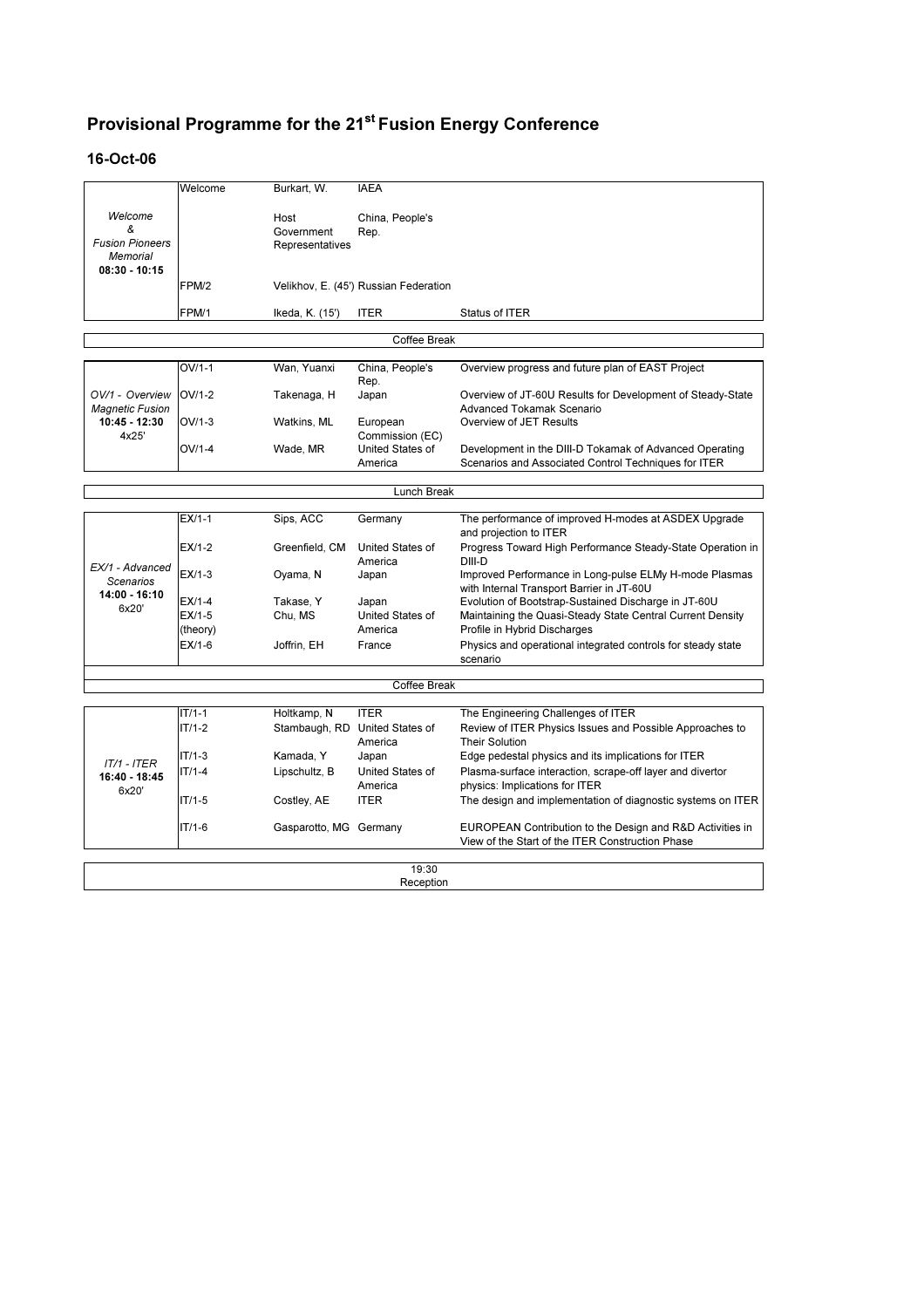#### 17-Oct-06

|                                                    | $OV/2-1$ | Motojima, O  | Japan                                                     | Extended Steady-State and High-Beta Regimes of Net-Current<br>Free Heliotron Plasmas in the Large Helical Device |
|----------------------------------------------------|----------|--------------|-----------------------------------------------------------|------------------------------------------------------------------------------------------------------------------|
| OV/2 - Overview                                    | $OV/2-2$ | Gruber, Otto | Germany                                                   | Overview of ASDEX Upgrade Results                                                                                |
| <b>Magnetic Fusion</b><br>$08:30 - 10:15$<br>4x25' | $OV/2-3$ | Lloyd, B     | United Kingdom of<br>Great Britain and<br>Northen Ireland | Overview of Physics Results from MAST                                                                            |
|                                                    | $OV/2-4$ | Menard, JE   | United States of<br>America                               | Recent Physics Results from the National Spherical Torus<br>Experiment                                           |

| Coffee Break                                               |                      |                                            |                             |                                                                                          |  |
|------------------------------------------------------------|----------------------|--------------------------------------------|-----------------------------|------------------------------------------------------------------------------------------|--|
|                                                            | $OV/3-1$             | Chatelier, M                               | France                      | Integration of High Power, Long Pulse Operation in Tore Supra<br>in Preparation for ITER |  |
| OV/3 - Overview<br><b>Magnetic Fusion</b><br>10:45 - 12:30 | $OV/3-2$             | Scott. SDS                                 | United States of<br>America | Overview of Alcator C-Mod Research Program                                               |  |
| 4x25'                                                      | $OV/3-3$<br>$OV/3-4$ | Fasoli, AF<br>Pericoli V<br>(Romanelli, F) | Switzerland<br>Italy        | Overview of TCV Results<br>Overview of the FTU results                                   |  |

|                                                              | Lunch Break |              |                             |                                                                                                                                                                           |  |  |
|--------------------------------------------------------------|-------------|--------------|-----------------------------|---------------------------------------------------------------------------------------------------------------------------------------------------------------------------|--|--|
|                                                              |             |              |                             |                                                                                                                                                                           |  |  |
|                                                              | TH/1-1      | Scott. BD    | Germany                     | Studies of the Tokamak Edge with Self Consistent Turbulence,<br>Equilibrium, and Flows                                                                                    |  |  |
|                                                              | TH/1-2      | Staebler, GM | United States of<br>America | A Comprehensive Theory-Based Transport Model                                                                                                                              |  |  |
| TH/1 EX/2 -<br><b>Fluctuations</b><br>14:00 - 16:10<br>6x20' | TH/1-3      | Ernst. DR    | United States of<br>America | Identification of TEM Turbulence through Direct Comparison of<br>Nonlinear Gyrokinetic Simulations with Phase Contrast Imaging<br><b>Density Fluctuation Measurements</b> |  |  |
|                                                              | $EX/2-1$    | Conway, GD   | Germany                     | Study of Turbulence and Radial Electric Field Transitions in<br>ASDEX Upgrade using Doppler Reflectometry                                                                 |  |  |
|                                                              | $EX/2-2$    | Hoshino, K   | Japan                       | Measurement and analysis of the fluctuations and poloidal flow<br>on JFT-2M tokamak                                                                                       |  |  |
|                                                              | $EX/2-3$    | Mckee, GR    | United States of<br>America | Characterization of Zonal Flows and Their Dynamics in the DIII-<br>D Tokamak, Laboratory Plasmas, and Simulation                                                          |  |  |

| Coffee Break                                         |                 |                            |                             |                                                                                                                     |  |  |
|------------------------------------------------------|-----------------|----------------------------|-----------------------------|---------------------------------------------------------------------------------------------------------------------|--|--|
|                                                      |                 |                            |                             |                                                                                                                     |  |  |
|                                                      | TH/2-1          | Candy, J                   | United States of<br>America | Coupled ITG/TEM-ETG Gyrokinetic Simulations                                                                         |  |  |
|                                                      | TH/2-2          | Garbet. X                  | France                      | Beyond scale separation in gyrokinetic turbulence                                                                   |  |  |
| TH/2 - Transport<br>Theory<br>16:40 - 18:45<br>6x20' | $TH/2-3$        | Li, Jiguan                 | China, People's<br>Rep.     | Simulations on the nonlinear mode coupling in multiple-scale<br>drift-type turbulence with coherent flow structures |  |  |
|                                                      | TH/2-4          | Diamond, PH                | United States of<br>America | Progress in Understanding Multi-Scale Dynamics of Drift Wave<br>Turbulence                                          |  |  |
|                                                      | TH/2-5          | Singh, R                   | India                       | Linear and nonlinear aspects of edge turbulence and transport<br>in tokamaks                                        |  |  |
|                                                      | <b>TH/2-6Ra</b> | Hahm, TS                   | United States of<br>America | Gyrokinetic Studies of Nonlocal Properties of Turbulence-<br>driven and Neoclassical Transport                      |  |  |
|                                                      | <b>TH/2-6Rb</b> | To rapp. Lee,<br><b>WW</b> | United States of<br>America | Long Time Simulations of Microturbulence in Fusion Plasmas                                                          |  |  |

Banquet (19:30)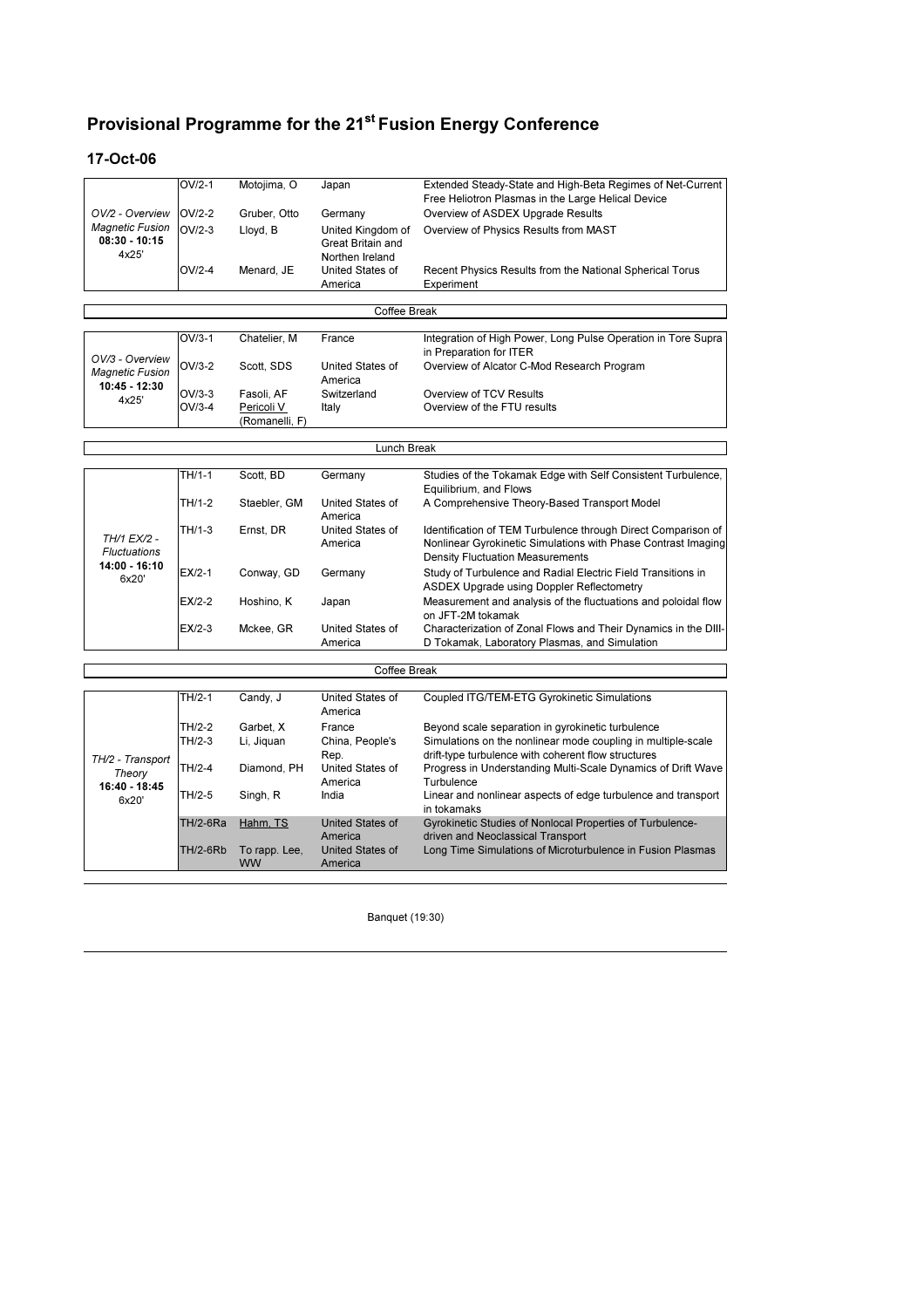$\overline{\phantom{0}}$ 

#### 18-Oct-06

| OV/4 - Overview             | OV/4-1          | Yang, Qingwei            | China, People's<br>Rep.             | Overview of HL-2A Experiment Results                                                                    |
|-----------------------------|-----------------|--------------------------|-------------------------------------|---------------------------------------------------------------------------------------------------------|
| <b>Magnetic Fusion</b>      | $OV/4-2$        |                          |                                     |                                                                                                         |
| $08:30 - 10:15$             | $OV/4-3$        | Sanchez, J<br>Kislov, DA | Spain                               | Overview of TJ-II experiments<br>Russian Federation Overview of T-10 Results                            |
| 4x25'                       | $OV/4-4$        | Fujisawa, A              | Japan                               | Experimental Progress on Zonal Flow Physics in Toroidal                                                 |
|                             |                 |                          |                                     | Plasmas                                                                                                 |
|                             |                 |                          |                                     |                                                                                                         |
|                             |                 |                          | Coffee Break                        |                                                                                                         |
|                             | $OV/5-1$        | Mima, K                  | Japan                               | Recent Progress on FIREX Project and Related Fusion                                                     |
| OV/5 - Overview             |                 |                          |                                     | Researches at ILE, Osaka                                                                                |
| <b>Inertial Fusion</b>      | OV/5-2          | Sangster, TC             | United States of                    | Overview of Inertial Fusion Research in the United States                                               |
| reactors and                |                 |                          | America                             |                                                                                                         |
| Technology                  | $OV/5-3$        | Chen, L                  | United States of                    | Theory of Alfvén waves and energetic particle physics in                                                |
| 10:45 - 12:30<br>4x25'      |                 |                          | America                             | burning plasmas                                                                                         |
|                             | $OV/5-4$        | Baluc, NL                | Switzerland                         | Status of R&D Activities on Materials for Fusion Power<br>Reactors                                      |
|                             |                 |                          |                                     |                                                                                                         |
|                             |                 |                          | <b>Lunch Break</b>                  |                                                                                                         |
|                             | $EX/3-1$        | Pitts, RA                | Switzerland                         | ELM transport in the JET scrape-off layer                                                               |
|                             | $EX/3-2$        | Miyazawa, J              | Japan                               | Density Regime of Complete Detachment and Operational                                                   |
|                             |                 |                          |                                     | Density Limit in LHD                                                                                    |
| EX/3 - Plasma               | $EX/3-3Ra$      | Dux, R                   | Germany                             | Tungsten as first Wall Material in ASDEX Upgrade                                                        |
| <b>Wall Interaction</b>     | <b>EX/3-3Rb</b> | To rapp.                 | Germany                             | The Implications of High-Z First Wall Materials on Noble Gas                                            |
| 14:00 - 16:10               | $EX/3-4$        | Schmid, KS<br>Marmar, ES | United States of                    | <b>Wall Recycling</b><br>Operation of Alcator C-Mod with High-Z Plasma Facing                           |
| 6x20'                       |                 |                          | America                             | Components with and without Boronization                                                                |
|                             | EX/3-5          | Kirschner, A             | Germany                             | Material erosion and redeposition during the JET MkIIGB-SRP                                             |
|                             |                 |                          |                                     | divertor campaign                                                                                       |
|                             | EX/3-6          | Loarer, Thierry          | France                              | Gas Balance and Fuel Retention in Fusion Devices                                                        |
|                             |                 |                          | Coffee Break                        |                                                                                                         |
|                             |                 |                          |                                     |                                                                                                         |
|                             | $FT/1-1$        | Campbell, DJ             | European<br>Commission (EC)         | Critical Physics Issues for Tokamak Power Plants                                                        |
|                             | $FT/1-2$        | Maisonnier, DM European  |                                     | Power Plant Conceptual Studies in Europe                                                                |
|                             |                 |                          | Commission (EC)                     |                                                                                                         |
|                             | $FT/1-3$        | Matsui, H                | Japan                               | Next Phase Activity of the International Fusion Materials<br>Irradiation Facility under a New Framework |
| FT/1 - Fusion               | $FT/1-4Ra$      | Petersen, C              | Germany                             | Mechanical Properties of Reduced Activation                                                             |
| Technology<br>16:40 - 18:45 |                 |                          |                                     | Ferritic/Martensitic Steels after European Reactor Irradiations                                         |
| 6x20'                       | FT/1-4Rb        | To rapp.                 | Japan                               | Status and Key Issues of Reduced Activation Martensitic                                                 |
|                             |                 | Tanigawa, H              |                                     | Steels as the Structural Materials of ITER Test Blanket Module                                          |
|                             | $FT/1-5$        | Durocher, Alain France   |                                     | and Beyond<br>Advanced Qualification Methodology for Actively Cooled High                               |
|                             |                 |                          |                                     | Heat Flux Plasma Facing Components                                                                      |
|                             | FT/1-6          | Wukitch, SJ              | United States of                    | Alcator C-Mod Ion Cyclotron Antenna Performance                                                         |
|                             |                 |                          | America                             |                                                                                                         |
|                             |                 |                          | <b>Dinner Break</b>                 |                                                                                                         |
|                             |                 |                          |                                     |                                                                                                         |
| $IT/E -$                    | $IT/E-1$        | Di Pietro, E             | European                            | <b>ITER Site Preparation in Cadarache</b>                                                               |
| <b>ITER Evening</b>         | $IT/E-2$        |                          | Commission (EC)                     |                                                                                                         |
| 20:00 - 21:30               |                 | Matsuda, S               | Japan                               | Broader Approach Activities toward Fusion DEMO Reactors                                                 |
| 3x30'                       | IT/E-D          | Velikhov, E.P.           | Russian Federation Panel Discussion |                                                                                                         |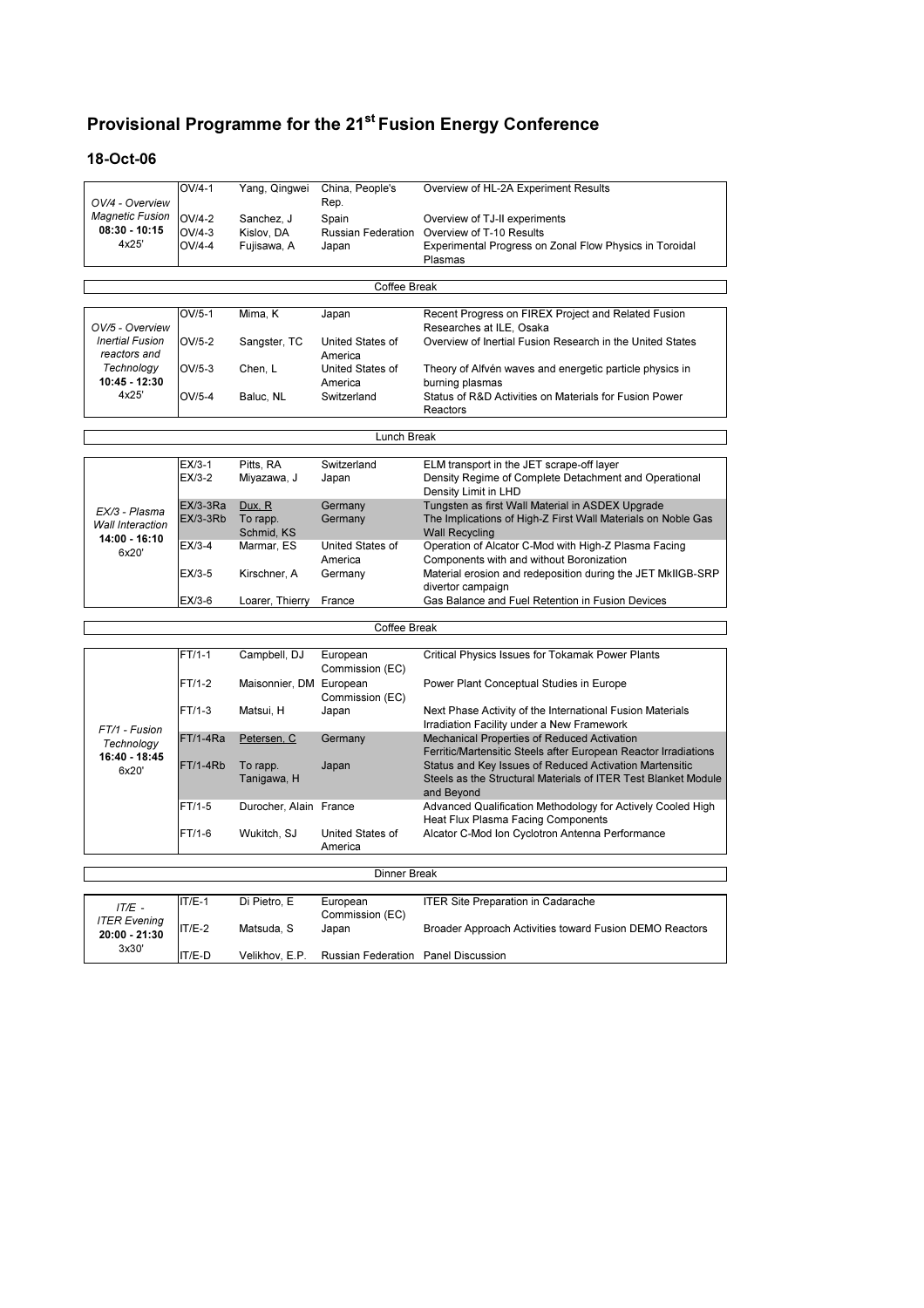#### 19-Oct-06

 $\Gamma$ 

| $\frac{10V}{6}$ IF/1 - Inertial $\frac{1}{\sqrt{12}}$ -2Ra<br>Fusion<br>$08:30 - 10:15$<br>1x25' 3x20' | $OV/6-1$   | Zhang, WY (25')                | China, People's<br>Rep.            | Status of Inertial Fusion Energy Program in China                                      |
|--------------------------------------------------------------------------------------------------------|------------|--------------------------------|------------------------------------|----------------------------------------------------------------------------------------|
|                                                                                                        | $IF/1-1$   | Azechi. H                      | Japan                              | Compression and Fast Heating of Liquid Deuterium Targets in<br><b>FIREX Program</b>    |
|                                                                                                        |            | Mackinnon, AJ                  | <b>United States of</b><br>America | Studies of electron and proton isochoric heating for fast ignition                     |
|                                                                                                        | $IF/1-2Rb$ | To rapp.<br>Kodama, R          | Japan                              | Plasma Photonic Devices for Fast Ignition Concept in Laser<br><b>Fusion Research</b>   |
|                                                                                                        | $IF/1-2RC$ | To rapp. Tanaka, Japan<br>ĸ    |                                    | Relativistic Electron Generation and Its Behaviors Relevant to<br><b>Fast Ignition</b> |
|                                                                                                        | $IF/1-3$   | Kingsep, A.<br>(Grabovski, EV) | <b>Russian Federation</b>          | Radiating Z-pinch Investigation and "BAIKAL" Project for ICF                           |

|                                    | Coffee Break          |                                        |                                   |                                                                                                                                                                 |  |  |
|------------------------------------|-----------------------|----------------------------------------|-----------------------------------|-----------------------------------------------------------------------------------------------------------------------------------------------------------------|--|--|
|                                    |                       |                                        |                                   |                                                                                                                                                                 |  |  |
|                                    | $EX/4-1Ra$            | Isayama, A                             | Japan                             | Active Control of Neoclassical Tearing Modes toward<br>Stationary High-Beta Plasmas in JT-60U                                                                   |  |  |
|                                    | $EX/4-1Rb$            | To rapp. Zohm, H Germany               |                                   | Control of MHD Instabilities by ECCD: ASDEX Upgrade<br>Results and Implications for ITER                                                                        |  |  |
|                                    | $E X/4-2$             | Prater, R                              | United States of<br>America       | Prevention of the 2/1 Neoclassical Tearing Mode in DIII-D                                                                                                       |  |  |
|                                    | $EX/4-3$              | Granetz, RS                            | United States of<br>America       | Gas Jet Disruption Mitigation Studies on Alcator C-Mod and<br>DIII-D                                                                                            |  |  |
| $FX/4 -$<br><b>NTM/Disruptions</b> | $E X/4-4$<br>(theory) | Morozov. DKh                           | <b>Russian Federation</b>         | Influence of plasma opacity on current decay after disruptions<br>in tokamaks                                                                                   |  |  |
| $10:45 - 12:30$<br>5x20'           | $EX/4-5Ra$            |                                        | Khimchenko, LN Russian Federation | Study of erosion products in experiments simulating ELMs and<br>disruptions in ITER on plasma gun QSPA-facility                                                 |  |  |
|                                    | $EX/4-5Rb$            | To rapp. Linke, J Germany              |                                   | Material Damage Characterisation of Divertor Targets Exposed<br>to ITER-Relevant Type I ELM and Disruption Transient Loads                                      |  |  |
|                                    | $EX/4-5Rc$            | To rapp. Bazyley, Germany<br><b>BN</b> |                                   | Modelling of Material Damage of CFC and W Macro-Brush<br>Divertor Targets under ELMs and Disruptions at Plasma Gun<br><b>Facilities and Prediction for ITER</b> |  |  |
|                                    | $EX/4-5Rd$            | To rapp.<br>Landman, IS                | Germany                           | Modelling of ITER Edge Plasma Dynamics Following Type I<br>ELMs and Consequences for Tokamak Operation                                                          |  |  |

|                               | Lunch Break          |                        |                             |                                                                                                                        |  |  |  |
|-------------------------------|----------------------|------------------------|-----------------------------|------------------------------------------------------------------------------------------------------------------------|--|--|--|
|                               |                      |                        |                             |                                                                                                                        |  |  |  |
|                               | $EX/5-1$             | Urano. H               | Japan                       | Enhanced H-mode pedestal and energy confinement by<br>reduction of toroidal field ripple in JT-60U                     |  |  |  |
|                               | $EX/5-2$             | Canik. JM              | United States of<br>America | Reduction of Neoclassical Transport and Observation of a Fast<br>Electron Driven Instability with Quasisymmetry in HSX |  |  |  |
| EX/5 - 3D Effects             | EX/5-3               | Yokoyama, M            | Japan                       | Core Electron-Root Confinement (CERC) in Helical Plasmas                                                               |  |  |  |
| on Transport<br>14:00 - 16:10 | $EX/5-4$<br>(theory) | Watanabe, T-H          | Japan                       | Gyrokinetic Theory and Simulation of Zonal Flows and<br>Turbulence in Helical Systems                                  |  |  |  |
| 6x20'                         | $EX/5-5Ra$           | Sano, Fumimichi Japan  |                             | Configuration Control Studies of Heliotron J                                                                           |  |  |  |
|                               | $EX/5-5Rb$           | To rapp.<br>Okamura, S | Japan                       | Progress of Confinement Physics Study in Compact Helical<br>System                                                     |  |  |  |
|                               | $EX/5-6$             | Tamura. N              | Japan                       | Impact of Nonlocal Electron Heat Transport on the High<br>Temperature Plasmas of LHD                                   |  |  |  |

| Coffee Break                                                    |          |                             |                             |                                                                                                                                             |  |  |  |  |
|-----------------------------------------------------------------|----------|-----------------------------|-----------------------------|---------------------------------------------------------------------------------------------------------------------------------------------|--|--|--|--|
|                                                                 |          |                             |                             |                                                                                                                                             |  |  |  |  |
|                                                                 | $EX/6-1$ | Günter, S                   | Germany                     | Fast Particle Physics on ASDEX Upgrade                                                                                                      |  |  |  |  |
| EX/6 TH/3 -<br>Energetic<br>Particles<br>16:40 - 18:45<br>6x20' | FX/6-2   | Ishikawa, M                 | Japan                       | Confinement Degradation of Energetic lons due to Alfvén<br>Eigenmodes in JT-60U Negative-Ion-Based Neutral Beam<br><b>Injection Plasmas</b> |  |  |  |  |
|                                                                 | $EX/6-3$ | Heidbrink, WW               | United States of<br>America | Alfven Instabilities in DIII-D: Fluctuation Profiles, Thermal-Ion<br>Excitation, and Fast-Ion Transport                                     |  |  |  |  |
|                                                                 | TH/3-1   | Gorelenkov, N<br>(Berk, HL) | United States of<br>America | Interpretation of Mode Frequency Sweeping in JET and NSTX                                                                                   |  |  |  |  |
|                                                                 | TH/3-2   | Zonca, F                    | Italy                       | Electron fishbones: theory and experimental evidence                                                                                        |  |  |  |  |
|                                                                 | $EX/6-4$ | Suzuki, T                   | Japan                       | Off-axis Current Drive and Current Profile Control in JT-60U                                                                                |  |  |  |  |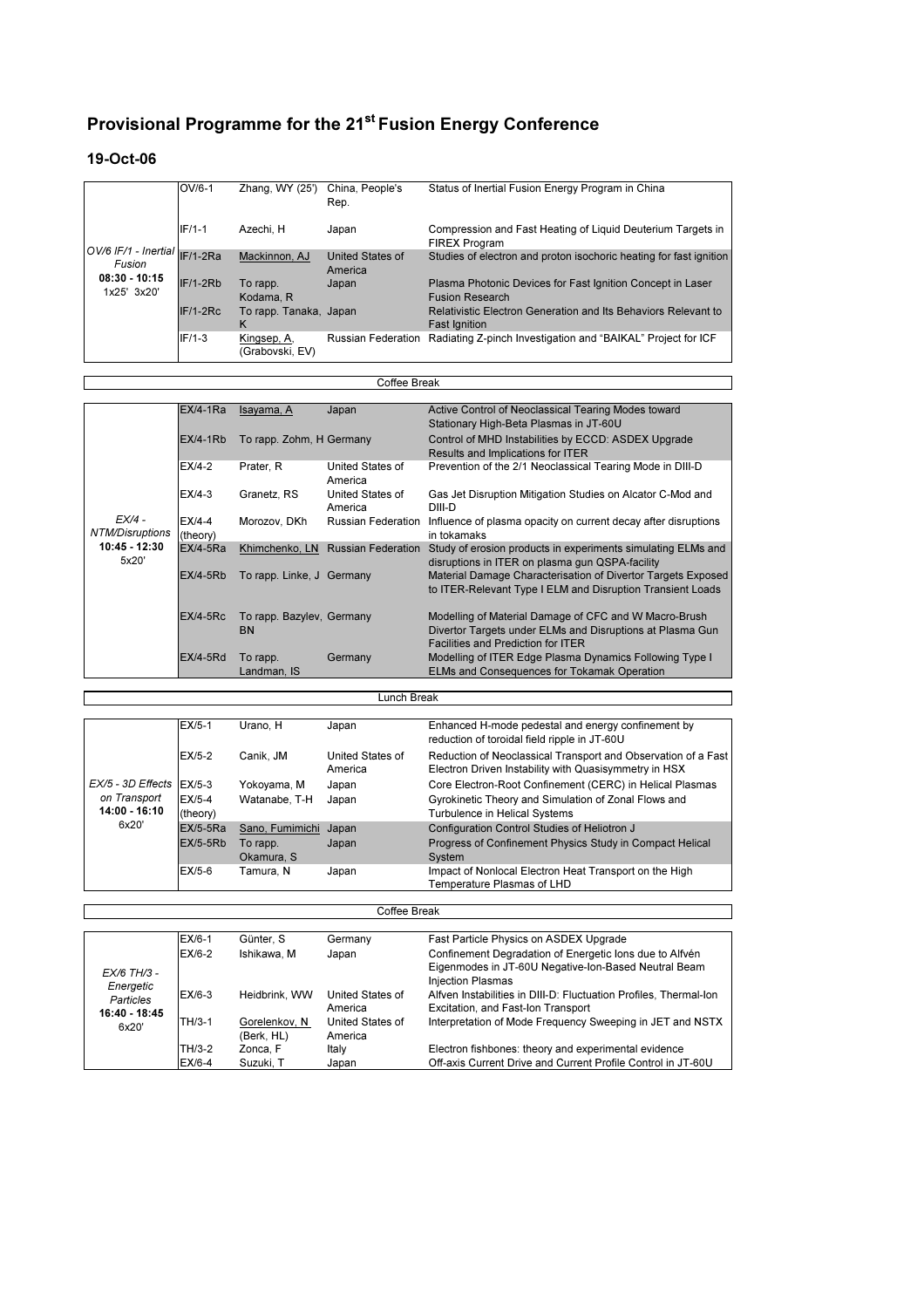#### 20-Oct-06

 $\overline{\phantom{a}}$ 

 $\Gamma$ 

|                 | $FT/2-1$ | Saxena, YC  | India              | SST-1 Commissioning and First Plasma Results                 |
|-----------------|----------|-------------|--------------------|--------------------------------------------------------------|
|                 | $FT/2-2$ | Yang, HL    | Korea, Republic of | <b>KSTAR Assembly</b>                                        |
| $FT/2$ - New    | $FT/2-3$ | Haange, R   | Germany            | Experience gained during fabrication and construction of     |
| Machines        |          |             |                    | Wendelstein 7-X                                              |
| $08:30 - 10:15$ | $FT/2-4$ | Neilson, GH | United States of   | Progress in the Construction of NCSX                         |
| 5x20'           |          |             | America            |                                                              |
|                 | $FT/2-5$ | Kikuchi, M  | Japan              | Overview of Modification of JT-60U for the Satellite Tokamak |
|                 |          |             |                    | Program                                                      |

Coffee Break

┑

 $\overline{\mathsf{I}}$ 

|                                       | $EX/7-1Ra$             | Garofalo, AM           | United States of<br>America                               | Active Control of Resistive Wall Modes in High Beta, Low<br><b>Rotation DIII-D Plasmas</b>                                                 |
|---------------------------------------|------------------------|------------------------|-----------------------------------------------------------|--------------------------------------------------------------------------------------------------------------------------------------------|
|                                       | $EX/7-1Rb$             | To rapp.<br>Takechi, M | Japan                                                     | Plasma Rotation and Wall effects on Resistive Wall Mode in JT<br>60U                                                                       |
| EX/7 - MHD                            | $EX/7-2Ra$             | Pinches, SD            | United Kingdom of<br>Great Britain and<br>Northen Ireland | <b>MHD Studies in MAST</b>                                                                                                                 |
| Stability<br>$10:45 - 12:30$<br>5x20' | $EX/7-2Rb$             | To rapp.<br>Sontag, AC | United States of<br>America                               | Investigation of Resistive Wall Mode Stabilization Physics in<br>High Beta Plasmas Using Applied Non-axisymmetric Fields in<br><b>NSTX</b> |
|                                       | EX/7-3                 | Martini, S             | Italy                                                     | Overview of RFX-mod results with active MHD control                                                                                        |
|                                       | $EX/7-4Ra$<br>(theory) | Porcelli. F            | Italy                                                     | Integrated modelling of sawtooth oscillations in tokamak<br>plasmas                                                                        |
|                                       | $EX/7-4Rb$             |                        | To rapp. Fu, GY United States of                          | Nonlinear Simulations of Fishbone Instability and Sawteeth in                                                                              |
|                                       |                        |                        | America                                                   | <b>Tokamaks and Spherical Torus</b>                                                                                                        |
|                                       | EX/7-5                 | Sakakibara, S          | Japan                                                     | Stability in High-Beta Plasmas of LHD                                                                                                      |

|                               | Lunch Break            |                        |                                                           |                                                                                                    |  |  |  |  |  |
|-------------------------------|------------------------|------------------------|-----------------------------------------------------------|----------------------------------------------------------------------------------------------------|--|--|--|--|--|
|                               |                        |                        |                                                           |                                                                                                    |  |  |  |  |  |
|                               | $EX/8-1$               | Ohyabu, N              | Japan                                                     | Super Dense Core Plasma due to Internal Diffusion Barrier in<br>LHD                                |  |  |  |  |  |
|                               | $EX/8-2$               | Den Hartog, DJ         | United States of<br>America                               | Overview of Results in the MST Reversed-Field Pinch<br>Experiment                                  |  |  |  |  |  |
| EX/8 - Particle<br>and Energy | $EX/8-3$               | Giroud, C              | United Kingdom of<br>Great Britain and<br>Northen Ireland | Progress in understanding anomalous impurity transport at JET                                      |  |  |  |  |  |
| Transport<br>$14:00 - 16:10$  | $EX/8-4$               | Weisen, H              | Switzerland                                               | Peaked Density Profiles in Low Collisionality H-modes in JET.<br><b>ASDEX Upgrade and TCV</b>      |  |  |  |  |  |
| 6x20'                         | $EX/8-5Ra$<br>(theory) | Jenko, F               | Germany                                                   | Microturbulence in Magnetic Fusion Devices: New Insights<br>from Gyrokinetic Simulation and Theory |  |  |  |  |  |
|                               | $EX/8-5Rb$             | To rapp.<br>Angioni, C | Germany                                                   | Theoretical Understanding of Core Transport Phenomena in<br><b>ASDEX Upgrade</b>                   |  |  |  |  |  |
|                               | $EX/8-6$               | Kaye, SM               | United States of<br>America                               | Confinement and Local Transport in the National Spherical<br>Torus Experiment (NSTX)               |  |  |  |  |  |

|                        | Coffee Break           |            |                                                                            |                                                                                                                                                          |  |  |  |  |
|------------------------|------------------------|------------|----------------------------------------------------------------------------|----------------------------------------------------------------------------------------------------------------------------------------------------------|--|--|--|--|
|                        |                        |            |                                                                            |                                                                                                                                                          |  |  |  |  |
|                        | $EX/9-1$               | Kirk. A    | United Kingdom of<br>Great Britain and<br>Northen Ireland                  | Evolution of the pedestal on MAST and the implications for<br><b>ELM power loadings</b>                                                                  |  |  |  |  |
|                        | $EX/9-2$<br>Asakura, N |            | Japan                                                                      | ELM Propagation and Fluctuations Characteristics in H- and L-<br>mode SOL Plasmas on JT-60U                                                              |  |  |  |  |
| EX/9 TH/4 - ELMs       | <b>TH/4-1Ra</b>        | Snyder, PB | United States of<br>America                                                | Stability and Dynamics of the Edge Pedestal in the Low<br><b>Collisionality Regime: Physics Mechanisms for Steady-State</b><br><b>ELM-Free Operation</b> |  |  |  |  |
| 16:40 - 18:45<br>6x20' | <b>TH/4-1Rb</b>        | HR.        | To rapp. Wilson, United Kingdom of<br>Great Britain and<br>Northen Ireland | ELM crash theory: Relaxation, filamentation, explosions and<br>implosions                                                                                |  |  |  |  |
|                        | TH/4-2                 | Hayashi, N | Japan                                                                      | Integrated Simulation of ELM Energy Loss Determined by<br>Pedestal MHD and SOL Transport                                                                 |  |  |  |  |
|                        | $EX/9-3$               | Moyer, RA  | United States of<br>America                                                | Edge Localized Mode Control in DIII-D Using Magnetic<br>Perturbation-Induced Pedestal Transport Changes                                                  |  |  |  |  |
|                        | $EX/9-4$               | Finken, KH | Germany                                                                    | Influence of the Dynamic Ergodic Divertor on TEXTOR<br><b>Discharges</b>                                                                                 |  |  |  |  |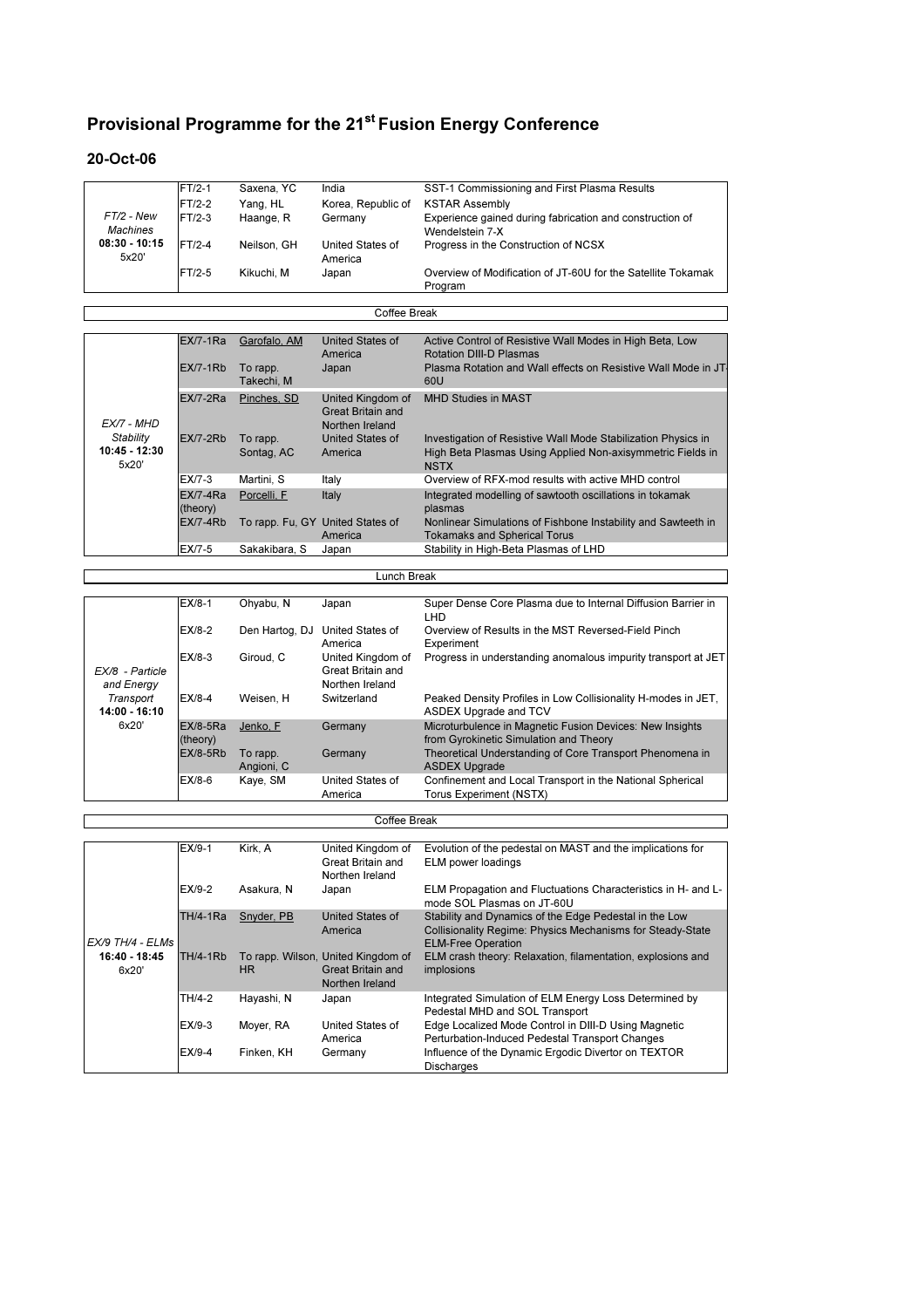#### 21-Oct-06

 $\mathbf{I}$ 

|                                     | $IT/2-1Ra$      | Libeyre, P                      | France                                 | New results and remaining issues in superconducting magnets                                                        |
|-------------------------------------|-----------------|---------------------------------|----------------------------------------|--------------------------------------------------------------------------------------------------------------------|
|                                     |                 |                                 |                                        | for ITER and associated R&D in Europe                                                                              |
|                                     | $IT/2-1Rb$      | To rapp. Okuno, K               | Japan                                  | Technology Development for the Construction of ITER                                                                |
|                                     |                 |                                 |                                        | <b>Superconducting Magnet System</b>                                                                               |
|                                     | $IT/2-2$        | Janeschitz, GA                  | Germany                                | High Temperture Superconductors for Future Fusion Magnet<br>Systems - Status, Prospects and Challenges             |
|                                     | $IT/2-3Ra$      | Hanada, M                       | Japan                                  | Production of High Power and Large-Area Negative Ion Beams<br>for ITER                                             |
|                                     | $IT/2-3Rb$      | To rapp. Antoni, V              | Italy                                  | Technological aspects of the different schemes for accelerator<br>and ion source of the ITER Neutral Beam Injector |
|                                     | IT/2-3Rc        | To rapp. Franzen,               | Germany                                | Progress of the development of the IPP RF Negative Ion                                                             |
| $IT/2 - ITER$                       |                 | Peter                           |                                        | Source for the ITER Neutral Beam System                                                                            |
| Systems<br>$08:30 - 10:15$<br>4x20' | <b>IT/2-3Rd</b> | To rapp. Bonicelli,<br>Tullio   | Germany                                | Review of the EU Activities in Preparation of ITER                                                                 |
|                                     | $IT/2-4Ra$      | Piosczyk, B                     | Germany                                | 170 GHz, 2 MW, CW Coaxial Cavity Gyrotron for ITER - status<br>and experimental results                            |
|                                     | $IT/2-4Rb$      |                                 | To rapp. Litvak, AG Russian Federation | Development in Russia of High Power Gyrotrons for Fusion                                                           |
|                                     | $IT/2-4Rc$      | To rapp. Sakamoto, Japan<br>K   |                                        | Development of the 170GHz Gyrotron and Equatorial Launcher<br>for <b>ITER</b>                                      |
|                                     | IT/2-4Rd        | To rapp. Erckmann, Germany<br>v |                                        | The 140 GHz, 10 MW, CW ECRH Plant for W7-X: A Training<br>Field for <b>ITER</b>                                    |
|                                     | $IT/2-4Re$      | To rapp.<br>Gantenbein, Gerd    | Germany                                | Experimental Results of the 1-MW, 140-GHz, CW Gyrotron for<br>$W7-X$                                               |

|                                                            | Coffee Break                         |                              |                                       |                                                                                                                                |  |  |  |  |  |
|------------------------------------------------------------|--------------------------------------|------------------------------|---------------------------------------|--------------------------------------------------------------------------------------------------------------------------------|--|--|--|--|--|
| IT/2 PD - ITER,<br>Post-Deadline<br>10:45 - 12:30<br>5x20' | $IT/2-5$<br>$IT/2-6$<br>PD-1<br>PD-2 | Beaumont. B<br>Humphreys, DA | France<br>United States of<br>America | Progress Towards Steady State Systems For Fusion Devices<br>Development of ITER-Relevant Plasma Control Solutions at<br>DIII-D |  |  |  |  |  |
|                                                            | PD-3                                 |                              |                                       |                                                                                                                                |  |  |  |  |  |

| Lunch Break |  |
|-------------|--|

| S/1 - Summary<br>14:00 - 16:10<br>3x30' | Nuclear<br>Fusion<br>Ceremony |                                                               | Host/<br><b>IAEA</b>         | (30')                        |  |
|-----------------------------------------|-------------------------------|---------------------------------------------------------------|------------------------------|------------------------------|--|
|                                         | $S/1-1$<br>$S/1-2$<br>$S/1-3$ | Pamela, J.<br>Zohm, H.<br>Krashenninikov, S. United States of | France<br>Germany<br>America | EX-C, IC<br>EX-S, W, D<br>тн |  |

|                        | Coffee Break |                                |                        |        |  |  |  |  |  |
|------------------------|--------------|--------------------------------|------------------------|--------|--|--|--|--|--|
|                        |              |                                |                        |        |  |  |  |  |  |
| S/1, C -               | $S/1-4$      | He, Xian-Tu                    | China, People's        | ΙF     |  |  |  |  |  |
| Summary(Cont.) /       |              |                                | Rep.                   |        |  |  |  |  |  |
| CLOSING                | $S/1-5$      | Seki, M.                       | Japan                  | FT. IT |  |  |  |  |  |
| 16:40 - 18:00<br>2x30' |              | <b>CLOSING</b> Lackner, K IAEA | European<br>Commission | (20')  |  |  |  |  |  |